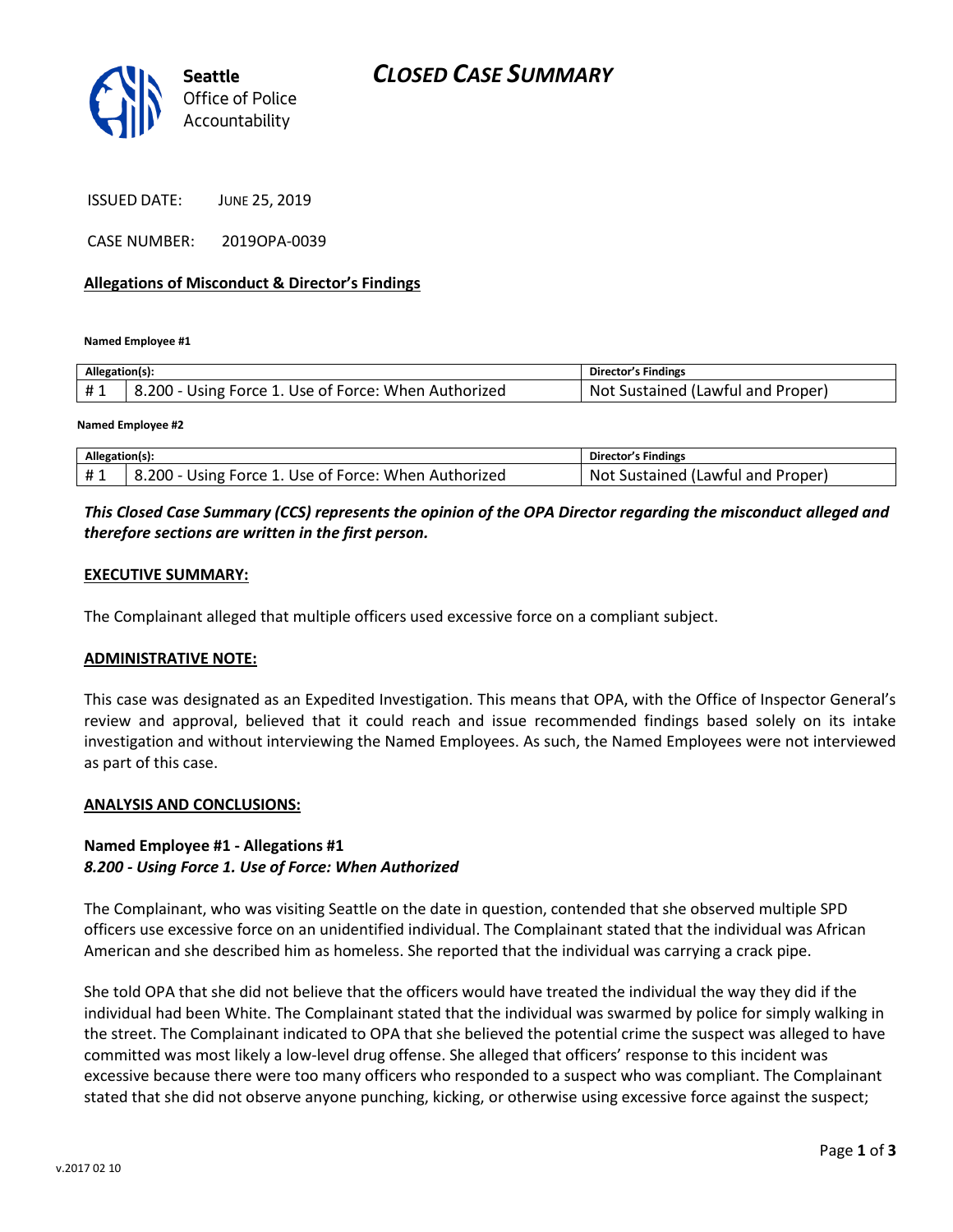

# *CLOSE CASE SUMMARY*

OPA CASE NUMBER: 2019OPA-0039

however, she did not agree with how an officer was situated on top of the suspect who had his hands behind his back at the time.

The Complainant told OPA that what she saw happen was consistent with what she has heard in the news; specifically, it reinforced her belief that police tended to use excessive force on people of color. The Complainant explained that her ideal resolution would be for all officers to attend Department-wide training on cultural competency and implicit bias.

As part of its investigation, OPA reviewed the documentation generated concerning this incident. According to that documentation, SPD officers responded to an attempted armed carjacking that took place in the University of Washington (UW) Bookstore parking lot. The victim of this attempted carjacking provided a description of the two suspects. He reported that one of the suspects, an African American male, flashed a gun that was concealed in the male suspect's waistband. The University of Washington Police Department (UWPD) joined in the effort to locate and apprehend the suspects. A UWPD officer observed and detained a possible suspect at NE 42nd Street and University Way NE. SPD officers from the North Anti-Crime Team (ACT) unit arrived after the UWPD officer had the suspect detained. The ACT officers provided assistance by holding the male suspect in place.

Additional SPD officers responded to the location of the victim and obtained more information about what allegedly took place. The victim reported that he was sitting in the front passenger seat of his car, parked just south of the UW Bookstore lot on NE 43rd Street, when an unknown white female walked up to the passenger side and asked if she could sit inside and smoke a cigarette. The victim reported that he didn't know the female and told her she couldn't sit in his car. The victim added that the female then asked if she could sit in the back of his car and she was told again that she could not. The victim stated that the female then walked away upset. The victim noticed an African American male staring in his direction from across the street, which prompted the victim to believe that the male and the female were together. The victim then stated that both subjects walked away, only to return a few seconds later. The victim stated that, from across the street, the male suspect lifted the front of his shirt and placed his hand on a gun situated in the front of his waistband. The victim reported that he responded to that action by jumping back into the driver's seat and speeding away from the scene. The victim then called 911 to report an "attempted carjacking." Officers transported the victim to where the male suspect was being held and the victim positively identified the suspect as the perpetrator.

The male suspect was questioned and he stated that he was in the alley and saw a female acquaintance, who appeared to him to be in the midst of a panic attack. The male suspect said that the female told him that she was being followed by a black Audi. He added that the female then walked to the victim's car and asked if she could sit inside. According to the male suspect, the female sat in the victim's car briefly before getting out. He stated that he saw the victim and the female arguing. The male suspect explained that he watched everything from a distance and then left with the female. The male suspect denied having a gun and stated that he never flashed anything at the victim. SPD officers reported that no handgun was found on the male suspect.

SPD officers documented their *Terry* stop of the male and justified the reasonable suspicion that they possessed at the time. The involved SPD officers reported that they did not use reportable force during this incident.

OPA reviewed the Body Worn Video (BWV) for the SPD officers who responded to the scene. OPA found nothing to suggest that reportable force was used by any SPD officers. Named Employee #1 (NE#1) and Named Employee #2